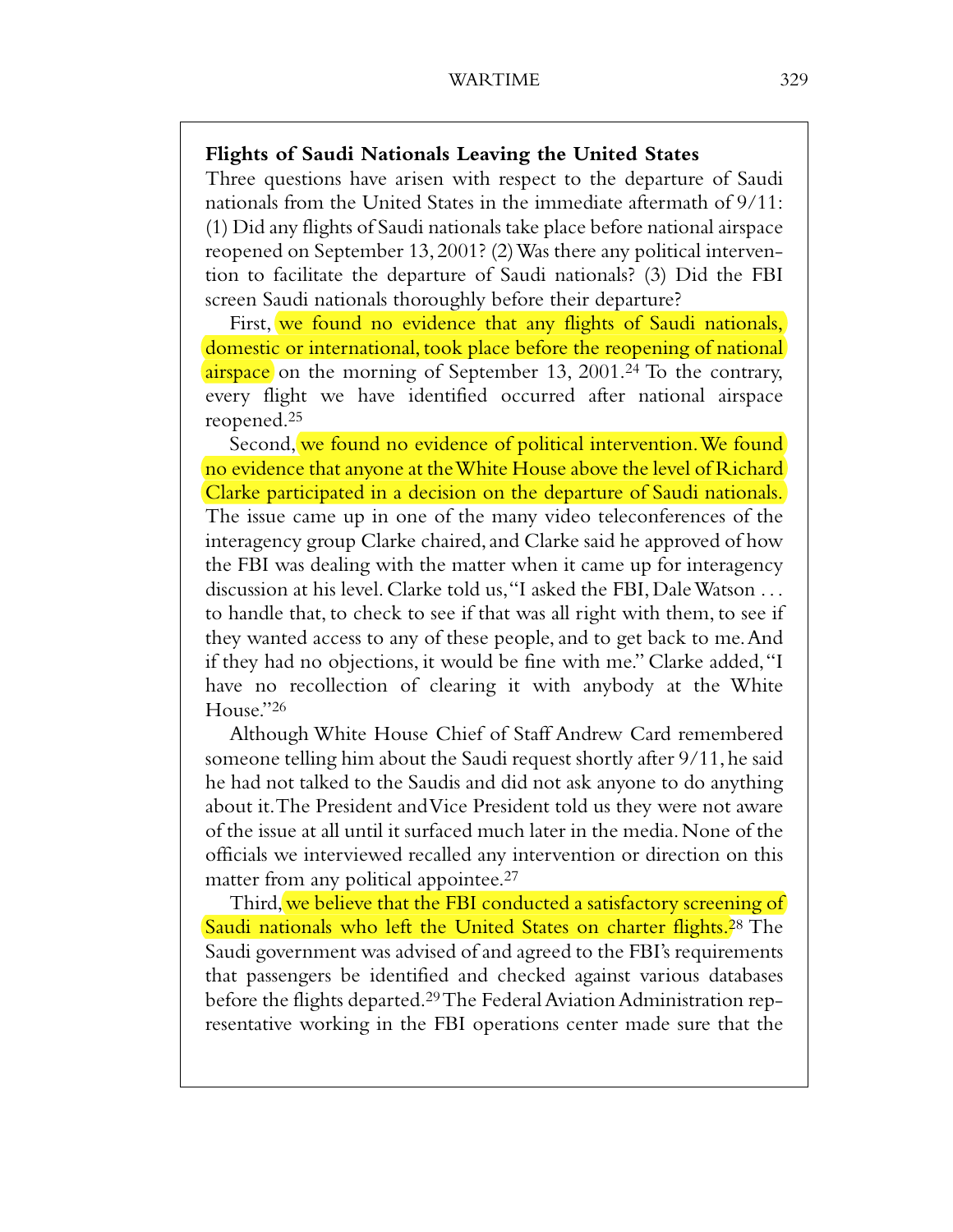FBI was aware of the flights of Saudi nationals and was able to screen the passengers before they were allowed to depart.30

The FBI interviewed all persons of interest on these flights prior to their departures.They concluded that none of the passengers was connected to the 9/11 attacks and have since found no evidence to change that conclusion. Our own independent review of the Saudi nationals involved confirms that no one with known links to terrorism departed on these flights.<sup>31</sup>

## 10.2 PLANNING FOR WAR

By late in the evening of September 11, the President had addressed the nation on the terrible events of the day.Vice President Cheney described the President's mood as somber.32The long day was not yet over.When the larger meeting that included his domestic department heads broke up, President Bush chaired a smaller meeting of top advisers, a group he would later call his "war council."33 This group usually included Vice President Cheney, Secretary of State Powell, Secretary of Defense Donald Rumsfeld, General Hugh Shelton, Vice Chairman of the Joint Chiefs (later to become chairman) General Myers, DCI Tenet,Attorney General Ashcroft, and FBI Director Robert Mueller. From the White House staff, National Security Advisor Condoleezza Rice and Chief of Staff Card were part of the core group, often joined by their deputies, Stephen Hadley and Joshua Bolten.

In this restricted National Security Council meeting, the President said it was a time for self-defense.The United States would punish not just the perpetrators of the attacks, but also those who harbored them. Secretary Powell said the United States had to make it clear to Pakistan, Afghanistan, and the Arab states that the time to act was now. He said we would need to build a coalition.The President noted that the attacks provided a great opportunity to engage Russia and China. Secretary Rumsfeld urged the President and the principals to think broadly about who might have harbored the attackers, including Iraq, Afghanistan, Libya, Sudan, and Iran. He wondered aloud how much evidence the United States would need in order to deal with these countries, pointing out that major strikes could take up to 60 days to assemble.34

President Bush chaired two more meetings of the NSC on September 12. In the first meeting, he stressed that the United States was at war with a new and different kind of enemy.The President tasked principals to go beyond their pre-9/11 work and develop a strategy to eliminate terrorists and punish those who support them.As they worked on defining the goals and objectives of the upcoming campaign, they considered a paper that went beyond al Qaeda to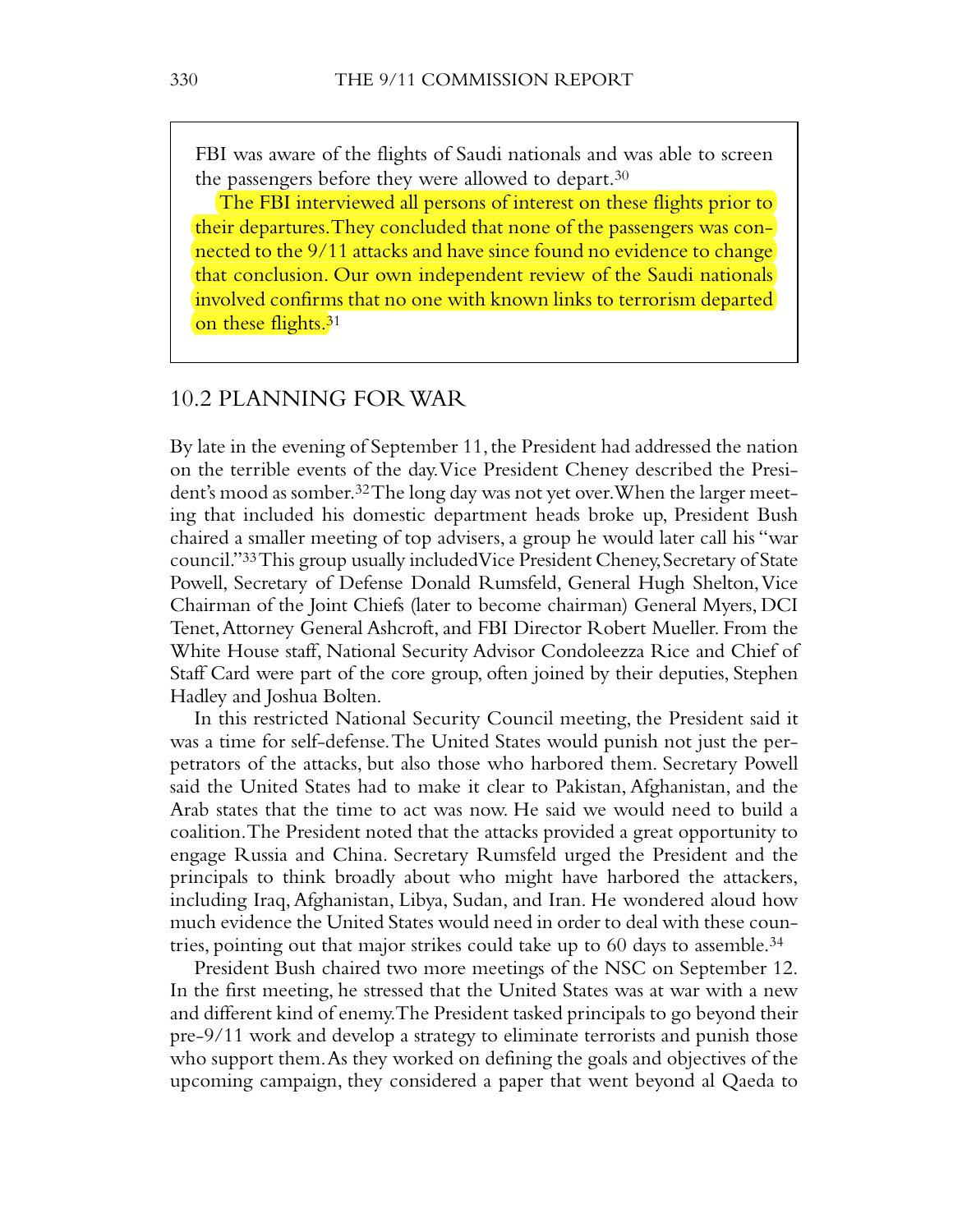chaired by former senators Gary Hart and Warren Rudman, and directed by retired general Charles Boyd, had, in January 2001, recommended the creation of a cabinet department dedicated to "homeland security." In May 2001, President Bush namedVice President Cheney to head a task force on problems of national preparedness.His recently hired coordinator, Admiral Steven Abbot, had started work just before the 9/11 attack.

17. Ashcroft told us that he established a "hold until cleared" policy because of the high rate of flight from deportation proceedings. John Ashcroft testimony, Apr. 13, 2004. For closure of hearings and secrecy of the detainee names, see DOJ email, Chief Immigration Judge Michael Creppy to all immigration judges,"Cases requiring special procedures," Sept. 21, 2001.This policy has been challenged in two U.S. courts of appeals.The Sixth Circuit held that there is a constitutional right of public access to these hearings; the Third Circuit reached the opposite result.The Supreme Court has not yet decided to resolve this "circuit split." See *Detroit Free Press v. Ashcroft*, 303 F.3d 681 (6th Cir. 2002); *North Jersey Media Group, Inc. v.Ashcroft*, 308 F.3d 198 (3d Cir. 2002), *cert. denied*, 123 S.Ct. 2215 (2003). For the length of the clearance process, see DOJ Inspector General report, "The September 11 Detainees:A Review of the Treatment of Aliens Held on Immigration Charges in Connection with the Investigation of the September 11 Attacks,"Apr. 2003, p. 51.

18. DOJ Inspector General report,"The September 11 Detainees,"Apr. 2003, pp. 142–150, 195–197.

19. John Ashcroft testimony,Apr. 13, 2004; DOJ record,"Special Interest Cases," Sept. 16, 2003.These numbers do not add up to 768 because we have not included all categories. Some of those remanded to the Marshals Service were held as material witnesses, and individuals were released "on bond" only after they were "cleared" by the FBI of any connection to 9/11. For the response to our questions about the 9/11 detainee program, see DOJ emails, Daniel Levin to the Commission, July 9, 2004; July 13, 2004.There is one exception to the statement in the text that the detainees were lawfully held on immigration charges; one detainee was held for a short time "despite the fact that there was no valid immigration charge."DOJ Inspector General report,"The September 11 Detainees," Apr. 2003, p. 15, n. 22. See also Khaled Medhat Abou El Fadl testimony, Dec. 8, 2003.

20. Intelligence report, interrogation of KSM, May 10, 2003.

21. The complete title of the Act is Uniting and Strengthening America by Providing Appropriate Tools Required to Intercept and Obstruct Terrorism (USA PATRIOT ACT) Act of 2001, Pub. L. No. 107-56, 115 Stat. 273 (signed into law Oct. 26, 2001).

22. John Ashcroft interview (Dec. 17, 2003).

23. On the early development of the Patriot Act, see, e.g., Brill, *After*, pp. 73–76, 120–125.

24. During the morning of September 11, the FAA suspended all nonemergency air activity in the national airspace.While the national airspace was closed, decisions to allow aircraft to fly were made by the FAA working with the Department of Defense, Department of State, U.S. Secret Service, and the FBI(The Department of Transportation reopened the national airspace to US. carriers effective 11:00 A.M. on September 13, 2001, for flights out of or into airports that had implemented the FAA's new security requirements. See FAA response to Commission questions for the record, June 8, 2004.

25. After the airspace reopened, nine chartered flights with 160 people, mostly Saudi nationals, departed from the United States between September 14 and 24. In addition, one Saudi government flight, containing the Saudi deputy defense minister and other members of an official Saudi delegation, departed Newark Airport on September 14.Every airport involved in these Saudi flights was open when the flight departed,and no inappropriate actions were taken to allow those flights to depart.See City of St.Louis Airport Authority,Lambert–St.Louis International Airport response to Commission questions for the record,May 27,2004;Los Angeles International Airport response to Commission questions for the record, June 2, 2004; Greater Orlando Aviation Authority, Orlando International Airport response to Commission questions for the record, June 8, 2004; Metropolitan Washington Airports Authority,Washington Dulles International Airport response to Commission questions for the record, June 8, 2004; Port Authority of New York and New Jersey, JFK Airport response to Commission questions for the record, June 4, 2004; Massachusetts Port Authority, Logan International Airport, and Hanscom Airfield response to Commission questions for the record, June 17, 2004; Las Vegas–McCarran International Airport response to Commission questions for the record, June 22, 2004; Port Authority of New York and New Jersey, Newark Airport response to supplemental question for the record, July 9, 2004.

Another particular allegation is that a flight carrying Saudi nationals from Tampa, Florida, to Lexington, Kentucky, was allowed to fly while airspace was closed, with special approval by senior U.S. government officials. On September 13,Tampa police brought three young Saudis they were protecting on an off-duty security detail to the airport so they could get on a plane to Lexington. Tampa police arranged for two private investigators to provide security on the flight.They boarded a chartered Learjet. Dan Grossi interview (May 24, 2004); Manuel Perez interview (May 27, 2004); John Solomon interview (June 4, 2004); Michael Fendle interview (June 4, 2004).The plane took off at 4:37 P.M., after national airspace was open, more than five hours after the Tampa airport had reopened, and after other flights had arrived at and departed from that airport.Hillsborough County Aviation Authority,Tampa International Airport response to Commission questions for the record, June 7, 2004.The plane's pilot told us there was "nothing unusual whatsoever" about the flight other than there were few airplanes in the sky.The company's owner and director of operations agreed, saying that "it was just a routine little trip for us" and that he would have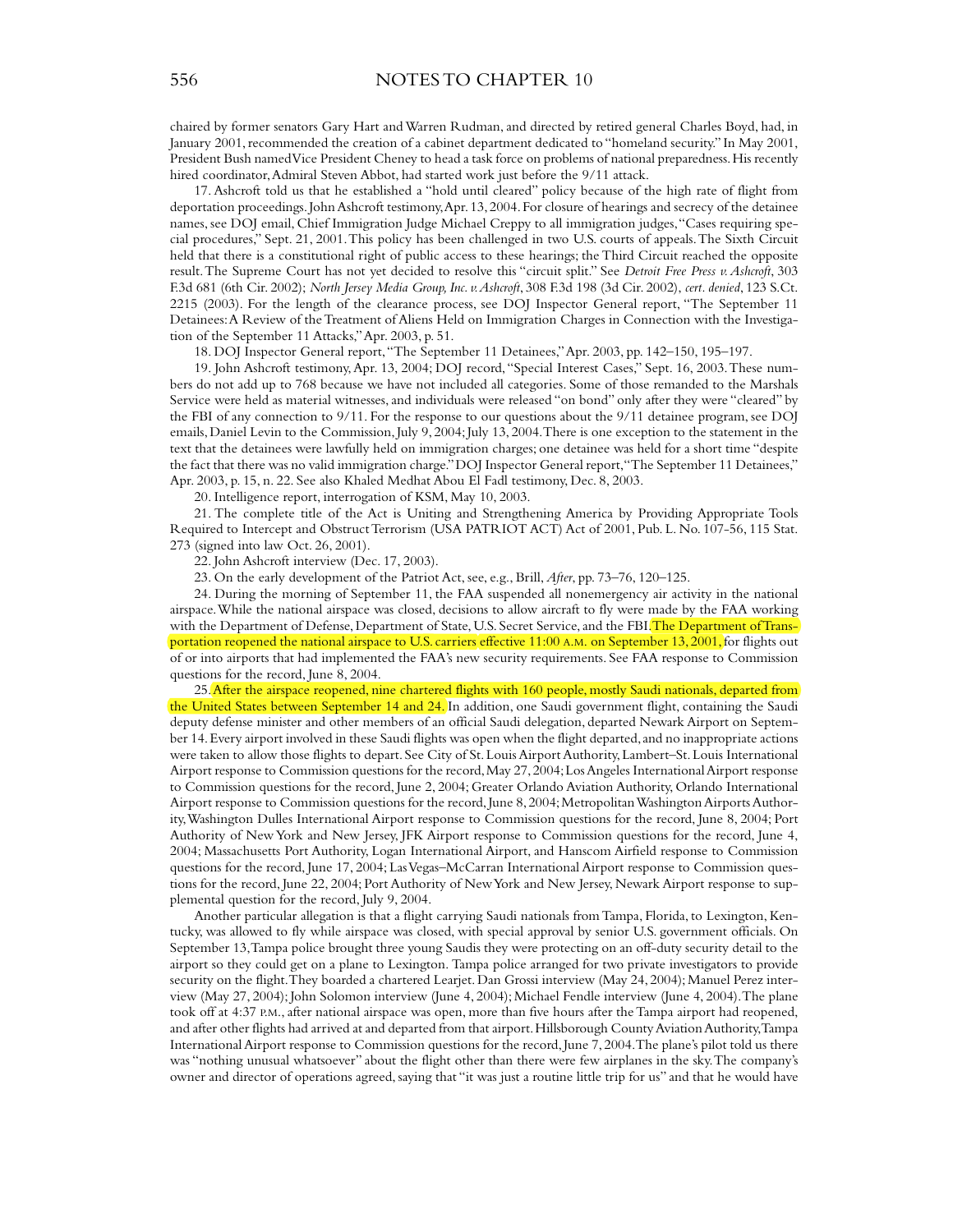heard if there had been anything unusual about it.The pilot said he followed standard procedures and filed his flight plan with the FAA prior to the flight, adding,"I was never questioned about it." Christopher Steele interview (June 14, 2004); Barry Ellis interview (June 14, 2004). FAA records confirm this account. FAA supplemental response to Commission questions for the record, June 8, 2004.When the plane arrived at Lexington Blue Grass Airport, that airport had also been open for more than five hours. Lexington-Fayette Urban County Airport Board, Blue Grass Airport response to Commission questions for the record, June 8, 2004.The three Saudi nationals debarked from the plane and were met by local police.Their private security guards were paid, and the police then escorted the three Saudi passengers to a hotel where they joined relatives already in Lexington. Mark Barnard interview (June 7, 2004).The FBI is alleged to have had no record of the flight and denied that it occurred, hence contributing to the story of a "phantom flight."This is another misunderstanding.The FBI was initially misinformed about how the Saudis got to Lexington by a local police officer in Lexington who did not have firsthand knowledge of the matter.The Bureau subsequently learned about the flight. James M. interview (June 18, 2004).

26. Richard Clarke interview (Jan. 12, 2004).

27. Andrew Card meeting (Mar. 31, 2004); President Bush and Vice President Cheney meeting (Apr. 29, 2004); Condoleezza Rice meeting (Feb. 7, 2004); Prince Bandar interview (May 5, 2004); Richard Clarke interview (Jan. 12, 2004); Richard Clarke testimony, Mar. 24, 2004 ("I would love to be able to tell you who did it, who brought this proposal to me, but I don't know"). Instead, the matter was handled as follows.Within days of September 11, fearing reprisals against Saudi nationals, Rihab Massoud, the deputy chief of mission at the Saudi embassy in Washington, D.C., called Dale Watson, the FBI's assistant director for counterterrorism, and asked for help in getting some of its citizens out of the country. Rihab Massoud interview (May 11, 2004).At about the same time, Michael Rolince, chief of the FBI's international terrorism operations section, also heard from an FBI official in Newark about a proposed flight of Saudis out of the country. Michael Rolince interview (June 9, 2004).We believe this was the Saudi deputy defense minister's flight. Rolince says he told the Newark official that the Saudis should not be allowed to leave without having the names on their passports matched to their faces, and their names run through FBI case records to see whether they had surfaced before. Rolince and Watson briefed Robert Mueller, the director of the FBI, about the issue and how they were handling it.The State Department played a role as well in flights involving government officials or members of the royal family. State coordinated with the FBI and FAA to allow screening by the FBI of flights with Saudi nationals on board. There is no evidence that State tried to limit the screening. DOS record, Log of USA 9-11 Terrorist Attack Task Force, Sept. 13, 2001; Jack S. interview (June 14, 2004). The FBI effectively approved the Saudi flights at the level of a section chief. Having an opportunity to check the Saudis was useful to the FBI.This was because the U.S. government did not, and does not, routinely run checks on foreigners who are *leaving* the United States.This procedure was convenient to the FBI,as the Saudis who wished to leave in this way would gather and present themselves for record checks and interviews, an opportunity that would not be available if they simply left on regularly scheduled commercial flights.

28. These flights were screened by law enforcement officials, primarily the FBI. For example, one flight, the so-called Bin Ladin flight, departed the United States on September 20 with 26 passengers, most of them relatives of Usama Bin Ladin. Screening of this flight was directed by an FBI agent in the Baltimore Field Office who was also a pilot. This agent, coordinating with FBI headquarters, sent an electronic communication to each of the field offices through which the Bin Ladin flight was scheduled to pass, including the proposed flight manifest and directing what screening should occur. He also monitored the flight as it moved around the country—from St. Louis to Los Angeles to Orlando to Washington Dulles, and to Boston Logan—correcting for any changes in itinerary to make sure there was no lapse in FBI screening at these locations. Again, each of the airports through which the Bin) Ladin flight passed was open, and no special restrictions were lifted to accommodate its passage. James C. interview (June 3, 2004).

The Bin Ladin flight and other flights we examined were screened in accordance with policies set by FBI headquarters and coordinated through working-level interagency processes. Michael Rolince interview (June 9, 2004). Although most of the passengers were not interviewed,  $(22)$  of the 26 people on the Bin Ladin flight were interviewed by the FBI. Many were asked detailed questions. None of the passengers stated that they had any recent contact with Usama Bin Ladin or knew anything about terrorist activity. See, e.g., FBI report of investigation, interview of Mohammed Saleh Bin Laden, Sept. 21, 2001. As Richard Clarke noted, long before 9/11 (the FBI was fol-) lowing members of the Bin Ladin family in the United States closely. Richard Clarke testimony, Mar. 24, 2004. Two of the passengers on this flight had been the subjects of preliminary investigations by the FBI, but both their cases had been closed, in 1999 and March 2001, respectively, because the FBI had uncovered no derogatory information on either person linking them to terrorist activity. Their cases remained closed as of 9/11, were not reopened before they departed the country on this flight, and have not been reopened since. FBI electronic communication, Summary of Information Regarding Flights taken by Saudi Citizens Out of the U.S. Shortly After September 11, 2001, Oct. 29, 2003, pp. 9–10.

29. Michael Rolince interview (June 9, 2004). Massoud corroborates this account. He said the FBI required the names and personal information of all departing passengers sponsored for departure by the Saudi Embassy.Rihab Massoud interview (May 11, 2004).